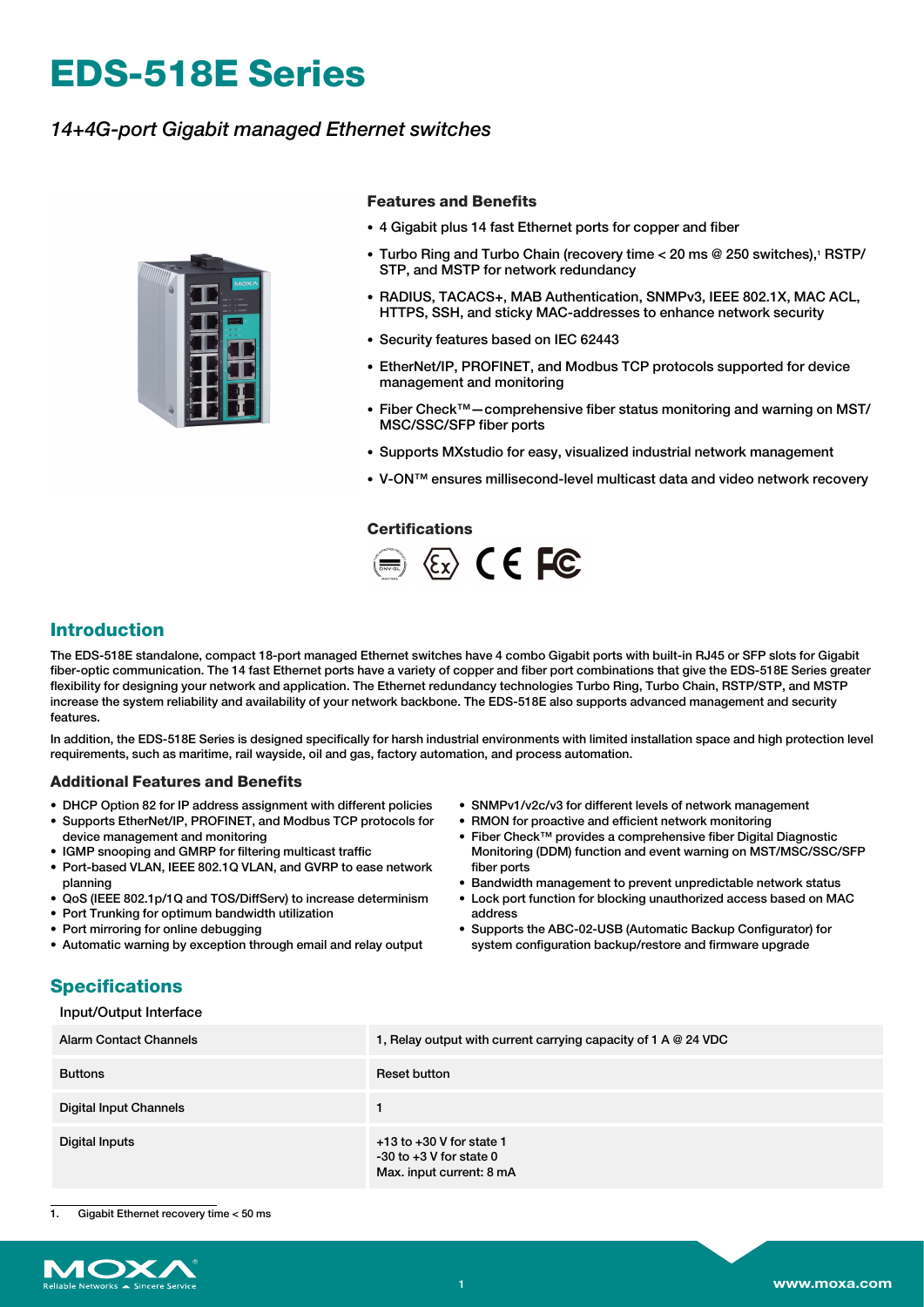#### Ethernet Interface

| 10/100BaseT(X) Ports (RJ45 connector)                     | EDS-518E-4GTXSFP: 14<br>EDS-518E-MM-SC-4GTXSFP/MM-ST-4GTXSFP/SS-SC-4GTXSFP: 12<br>All models support:<br>Auto negotiation speed<br>Full/Half duplex mode<br>Auto MDI/MDI-X connection |
|-----------------------------------------------------------|---------------------------------------------------------------------------------------------------------------------------------------------------------------------------------------|
| Combo Ports (10/100/1000BaseT(X) or 100/<br>1000BaseSFP+) | 4                                                                                                                                                                                     |
| 10/100/1000BaseT(X) Ports (RJ45 connector)                | Auto negotiation speed<br>Full/Half duplex mode<br>Auto MDI/MDI-X connection                                                                                                          |
| 100BaseFX Ports (multi-mode SC connector)                 | EDS-518E-MM-SC-4GTXSFP Series: 2                                                                                                                                                      |
| 100BaseFX Ports (multi-mode ST connector)                 | EDS-518E-MM-ST-4GTXSFP Series: 2                                                                                                                                                      |
| 100BaseFX Ports (single-mode SC connector)                | EDS-518E-SS-SC-4GTXSFP Series: 2                                                                                                                                                      |

| Optical Fiber |                         |                         | 100BaseFX       |                  |               |
|---------------|-------------------------|-------------------------|-----------------|------------------|---------------|
|               |                         |                         |                 | Multi-Mode       | Single-Mode   |
|               | <b>Fiber Cable Type</b> |                         | OM <sub>1</sub> | $50/125 \,\mu m$ | G.652         |
|               |                         |                         |                 | 800 MHz x km     |               |
|               |                         | <b>Typical Distance</b> | 4 km            | 5 km             | 40 km         |
|               | Wavelength              | Typical (nm)            | 1300            |                  | 1310          |
|               |                         | TX Range (nm)           |                 | 1260 to 1360     | 1280 to 1340  |
|               |                         | RX Range (nm)           |                 | 1100 to 1600     | 1100 to 1600  |
|               | <b>Optical Power</b>    | TX Range (dBm)          |                 | $-10$ to $-20$   | $0$ to $-5$   |
|               |                         | RX Range (dBm)          | $-3$ to $-32$   |                  | $-3$ to $-34$ |
|               |                         | Link Budget (dB)        |                 | 12               | 29            |
|               |                         | Dispersion Penalty (dB) |                 | $\mathbf{3}$     | $\mathbf{1}$  |

Note: When connecting a single-mode fiber transceiver, we recommend using an attenuator to prevent damage caused by excessive optical power. Note: Compute the "typical distance" of a specific fiber transceiver as follows: Link budget (dB) > dispersion penalty (dB) + total link loss (dB).

### Standards

| IEEE 802.3 for 10BaseT                          |
|-------------------------------------------------|
| IEEE 802.3u for 100BaseT(X) and 100BaseFX       |
| IEEE 802.3ab for 1000BaseT(X)                   |
| IEEE 802.3z for 1000BaseSX/LX/LHX/ZX            |
| IEEE 802.3x for flow control                    |
| IEEE 802.1D-2004 for Spanning Tree Protocol     |
| IEEE 802.1w for Rapid Spanning Tree Protocol    |
| IEEE 802.1s for Multiple Spanning Tree Protocol |
| IEEE 802.1p for Class of Service                |
| IEEE 802.1Q for VLAN Tagging                    |
| IEEE 802.1X for authentication                  |
| IEEE 802.3ad for Port Trunk with LACP           |

#### Ethernet Software Features

| Filter               | 802.1Q VLAN, Port-based VLAN, GVRP, IGMP v1/v2/v3, GMRP |
|----------------------|---------------------------------------------------------|
| Industrial Protocols | EtherNet/IP, Modbus TCP, PROFINET IO Device (Slave)     |

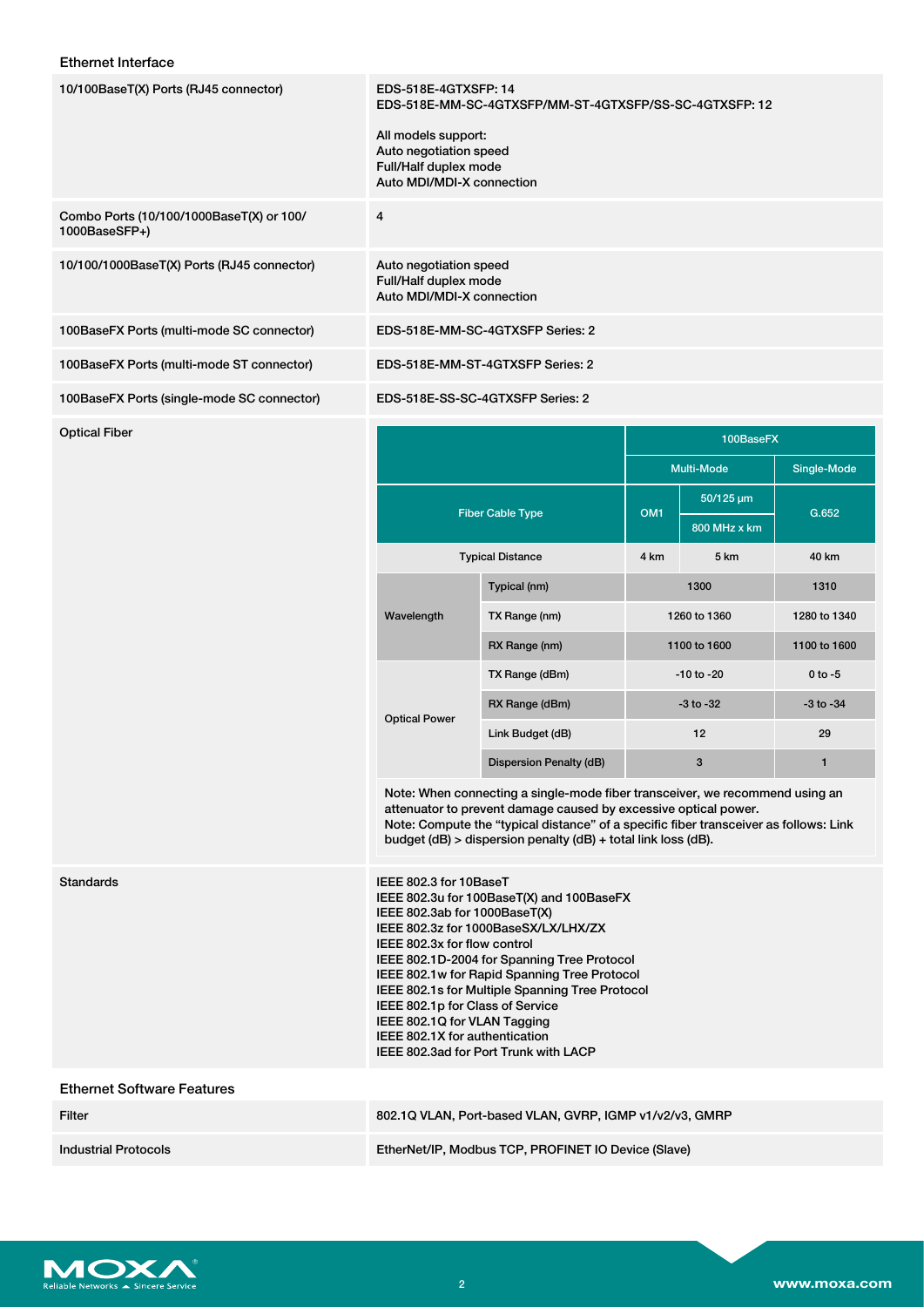| Management                         | LLDP, Back Pressure Flow Control, BOOTP, Port Mirror, DHCP Option 66/67/82, DHCP<br>Server/Client, Fiber check, Flow control, IPv4/IPv6, RARP, RMON, SMTP, SNMP Inform,<br>SNMPv1/v2c/v3, Syslog, Telnet, TFTP |
|------------------------------------|----------------------------------------------------------------------------------------------------------------------------------------------------------------------------------------------------------------|
| MIB                                | Ethernet-like MIB, MIB-II, Bridge MIB, P-BRIDGE MIB, Q-BRIDGE MIB, RMON MIB<br>Groups 1, 2, 3, 9, RSTP MIB                                                                                                     |
| <b>Redundancy Protocols</b>        | Link Aggregation, MSTP, RSTP, STP, Turbo Chain, Turbo Ring v1/v2                                                                                                                                               |
| Security                           | Broadcast storm protection, HTTPS/SSL, TACACS+, SNMPv3, MAB authentication,<br>Sticky MAC, NTP authentication, MAC ACL, Port Lock, RADIUS, SSH, SMTP with TLS                                                  |
| <b>Time Management</b>             | NTP Server/Client, SNTP                                                                                                                                                                                        |
| <b>Switch Properties</b>           |                                                                                                                                                                                                                |
| <b>IGMP Groups</b>                 | 2048                                                                                                                                                                                                           |
| <b>MAC Table Size</b>              | 16 K                                                                                                                                                                                                           |
| Max. No. of VLANs                  | 64                                                                                                                                                                                                             |
| <b>Packet Buffer Size</b>          | 1 Mbits                                                                                                                                                                                                        |
| <b>Priority Queues</b>             | 4                                                                                                                                                                                                              |
| <b>VLAN ID Range</b>               | VID 1 to 4094                                                                                                                                                                                                  |
| <b>USB Interface</b>               |                                                                                                                                                                                                                |
| <b>Storage Port</b>                | USB Type A                                                                                                                                                                                                     |
| <b>LED</b> Interface               |                                                                                                                                                                                                                |
| <b>LED Indicators</b>              | PWR1, PWR2, STATE, FAULT, 10/100M (TP port), 100M (fiber port), Gigabit combo port,<br>MSTR/HEAD, CPLR/TAIL                                                                                                    |
| Serial Interface                   |                                                                                                                                                                                                                |
| <b>Console Port</b>                | USB-serial console (Type B connector)                                                                                                                                                                          |
| <b>DIP Switch Configuration</b>    |                                                                                                                                                                                                                |
| <b>DIP Switches</b>                | Turbo Ring, Master, Coupler, Reserve                                                                                                                                                                           |
| <b>Power Parameters</b>            |                                                                                                                                                                                                                |
| Connection                         | 2 removable 4-contact terminal block(s)                                                                                                                                                                        |
| <b>Input Current</b>               | EDS-518E-4GTXSFP Series: 0.37 A @ 24 VDC<br>EDS-518E-MM-SC-4GTXSFP/MM-ST-4GTXSFP/SS-SC-4GTXSFP: 0.41 A @ 24 VDC                                                                                                |
| <b>Input Voltage</b>               | 12/24/48/-48 VDC, Redundant dual inputs                                                                                                                                                                        |
| <b>Operating Voltage</b>           | 9.6 to 60 VDC                                                                                                                                                                                                  |
| <b>Overload Current Protection</b> | Supported                                                                                                                                                                                                      |
| <b>Reverse Polarity Protection</b> | Supported                                                                                                                                                                                                      |
| <b>Physical Characteristics</b>    |                                                                                                                                                                                                                |
| Housing                            | Metal                                                                                                                                                                                                          |
| <b>IP Rating</b>                   | <b>IP30</b>                                                                                                                                                                                                    |
| <b>Dimensions</b>                  | 94 x 135 x 137 mm (3.7 x 5.31 x 5.39 in)                                                                                                                                                                       |

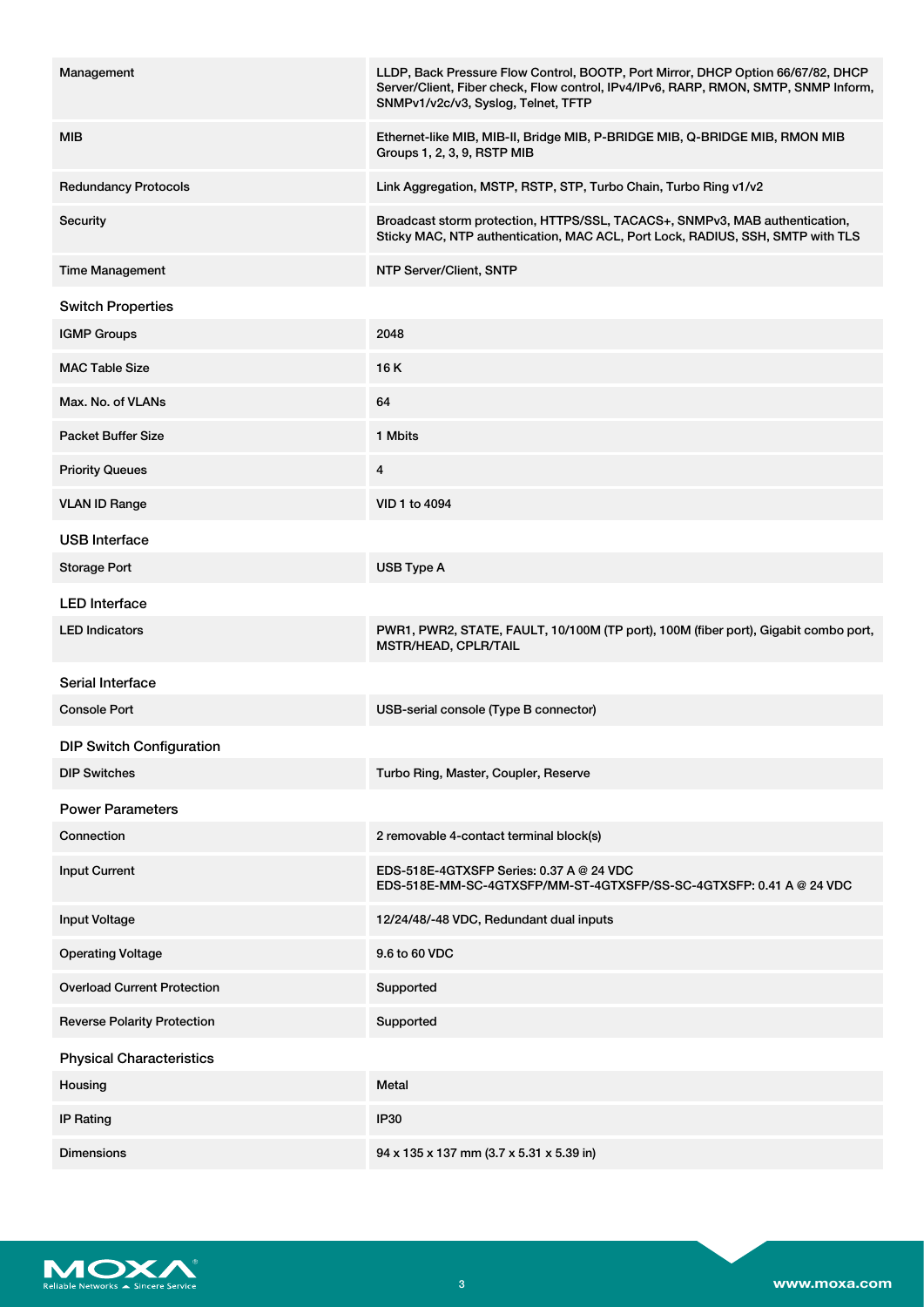| Weight                                 | 1518 g (3.35 lb)                                                                                                                                                                                                                            |
|----------------------------------------|---------------------------------------------------------------------------------------------------------------------------------------------------------------------------------------------------------------------------------------------|
|                                        |                                                                                                                                                                                                                                             |
| Installation                           | DIN-rail mounting, Wall mounting (with optional kit)                                                                                                                                                                                        |
| <b>Environmental Limits</b>            |                                                                                                                                                                                                                                             |
| <b>Operating Temperature</b>           | Standard Models: -10 to 60°C (14 to 140°F)<br>Wide Temp. Models: -40 to 75°C (-40 to 167°F)                                                                                                                                                 |
| Storage Temperature (package included) | -40 to 85°C (-40 to 185°F)                                                                                                                                                                                                                  |
| <b>Ambient Relative Humidity</b>       | 5 to 95% (non-condensing)                                                                                                                                                                                                                   |
| <b>Standards and Certifications</b>    |                                                                                                                                                                                                                                             |
| Safety                                 | UL 508, EN 60950-1 (LVD)                                                                                                                                                                                                                    |
| <b>EMC</b>                             | EN 61000-6-2/-6-4                                                                                                                                                                                                                           |
| <b>EMI</b>                             | CISPR 32, FCC Part 15B Class A                                                                                                                                                                                                              |
| <b>EMS</b>                             | IEC 61000-4-2 ESD: Contact: 8 kV; Air: 15 kV<br>IEC 61000-4-3 RS: 80 MHz to 1 GHz: 10 V/m<br>IEC 61000-4-4 EFT: Power: 4 kV; Signal: 4 kV<br>IEC 61000-4-5 Surge: Power: 4 kV; Signal: 4 kV<br>IEC 61000-4-6 CS: 10 V<br>IEC 61000-4-8 PFMF |
| <b>Hazardous Locations</b>             | ATEX, Class I Division 2                                                                                                                                                                                                                    |
| Maritime                               | DNV-GL, LR, ABS, NK                                                                                                                                                                                                                         |
| <b>Power Substation</b>                | IEC 61850-3, IEEE 1613                                                                                                                                                                                                                      |
| Railway                                | EN 50121-4                                                                                                                                                                                                                                  |
| <b>Traffic Control</b>                 | <b>NEMATS2</b>                                                                                                                                                                                                                              |
| Shock                                  | IEC 60068-2-27                                                                                                                                                                                                                              |
| Freefall                               | IEC 60068-2-32                                                                                                                                                                                                                              |
| Vibration                              | IEC 60068-2-6                                                                                                                                                                                                                               |
| <b>MTBF</b>                            |                                                                                                                                                                                                                                             |
| Time                                   | 723,953 hrs                                                                                                                                                                                                                                 |
| <b>Standards</b>                       | Telcordia (Bellcore), GB                                                                                                                                                                                                                    |
| Warranty                               |                                                                                                                                                                                                                                             |
| <b>Warranty Period</b>                 | 5 years                                                                                                                                                                                                                                     |
| <b>Details</b>                         | See www.moxa.com/warranty                                                                                                                                                                                                                   |
| <b>Package Contents</b>                |                                                                                                                                                                                                                                             |
| Device                                 | 1 x EDS-518E Series switch                                                                                                                                                                                                                  |
| Cable                                  | 1 x USB type A male to USB type B male                                                                                                                                                                                                      |
| <b>Installation Kit</b>                | 4 x cap, plastic, for RJ45 port<br>4 x cap, plastic, for SFP slot                                                                                                                                                                           |

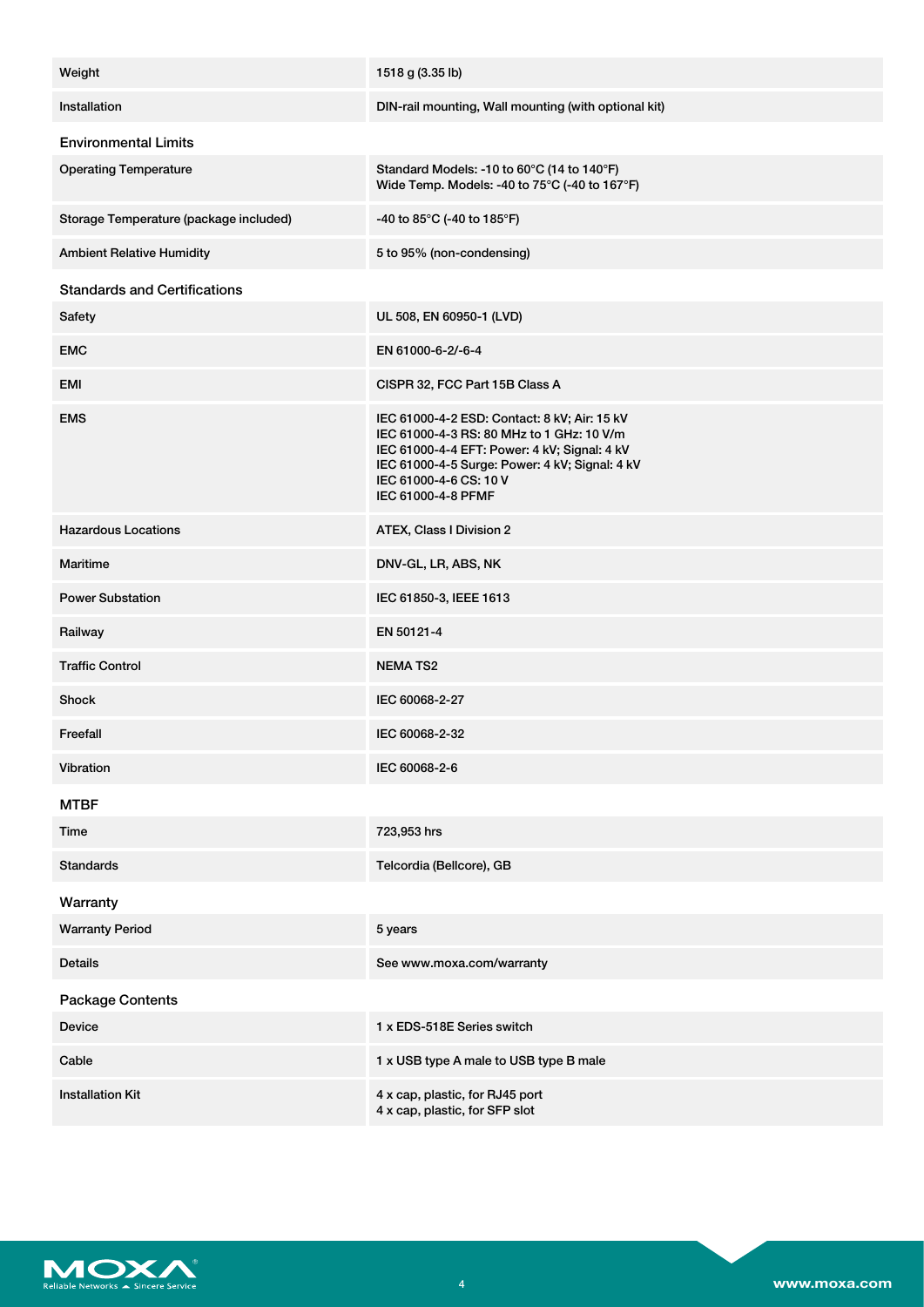| Documentation | 1 x quick installation quide<br>1 x warranty card<br>1 x product certificates of quality inspection, Simplified Chinese<br>1 x product notice, Simplified Chinese |
|---------------|-------------------------------------------------------------------------------------------------------------------------------------------------------------------|
| Note          | SFP modules need to be purchased separately for use with this product.                                                                                            |

# **Dimensions**

Unit: mm (inch)



# **Ordering Information**

| <b>Model Name</b>            | 10/100BaseT(X)<br>Ports<br><b>RJ45 Connector</b> | <b>Combo Ports</b><br>10/100/<br>1000BaseT(X) or<br>100/1000BaseSFP+ | 100BaseFX Ports<br>Multi-Mode, SC<br>Connector | 100BaseFX Ports<br>Multi-Mode, ST<br>Connector | 100BaseFX Ports<br>Single-Mode, SC<br>Connector | <b>Operating Temp.</b>  |
|------------------------------|--------------------------------------------------|----------------------------------------------------------------------|------------------------------------------------|------------------------------------------------|-------------------------------------------------|-------------------------|
| EDS-518E-4GTXSFP             | 14                                               | $\overline{4}$                                                       |                                                |                                                |                                                 | $-10$ to 60 $\degree$ C |
| EDS-518E-4GTXSFP-T           | 14                                               | $\overline{4}$                                                       | $\overline{\phantom{0}}$                       |                                                |                                                 | -40 to $75^{\circ}$ C   |
| EDS-518E-MM-SC-<br>4GTXSFP   | 12                                               | $\overline{4}$                                                       | $\overline{2}$                                 |                                                |                                                 | $-10$ to 60 $\degree$ C |
| EDS-518E-MM-SC-<br>4GTXSFP-T | 12                                               | $\overline{4}$                                                       | $\overline{2}$                                 |                                                |                                                 | -40 to $75^{\circ}$ C   |
| EDS-518E-MM-ST-<br>4GTXSFP   | 12                                               | $\overline{4}$                                                       |                                                | $\overline{2}$                                 |                                                 | $-10$ to 60 $\degree$ C |
| EDS-518E-MM-ST-<br>4GTXSFP-T | 12                                               | $\overline{4}$                                                       |                                                | $\overline{2}$                                 |                                                 | -40 to $75^{\circ}$ C   |
| EDS-518E-SS-SC-<br>4GTXSFP   | 12                                               | $\overline{4}$                                                       |                                                |                                                | $\overline{2}$                                  | $-10$ to 60 $\degree$ C |
| EDS-518E-SS-SC-<br>4GTXSFP-T | 12                                               | $\overline{4}$                                                       |                                                |                                                | $\overline{2}$                                  | -40 to $75^{\circ}$ C   |

# **Accessories (sold separately)**

| Storage Kits |                                                                                                                                                                        |
|--------------|------------------------------------------------------------------------------------------------------------------------------------------------------------------------|
| ABC-02-USB   | Configuration backup and restoration tool, firmware upgrade, and log file storage tool for managed<br>Ethernet switches and routers, 0 to 60°C operating temperature   |
| ABC-02-USB-T | Configuration backup and restoration tool, firmware upgrade, and log file storage tool for managed<br>Ethernet switches and routers, -40 to 75°C operating temperature |

SFP Modules

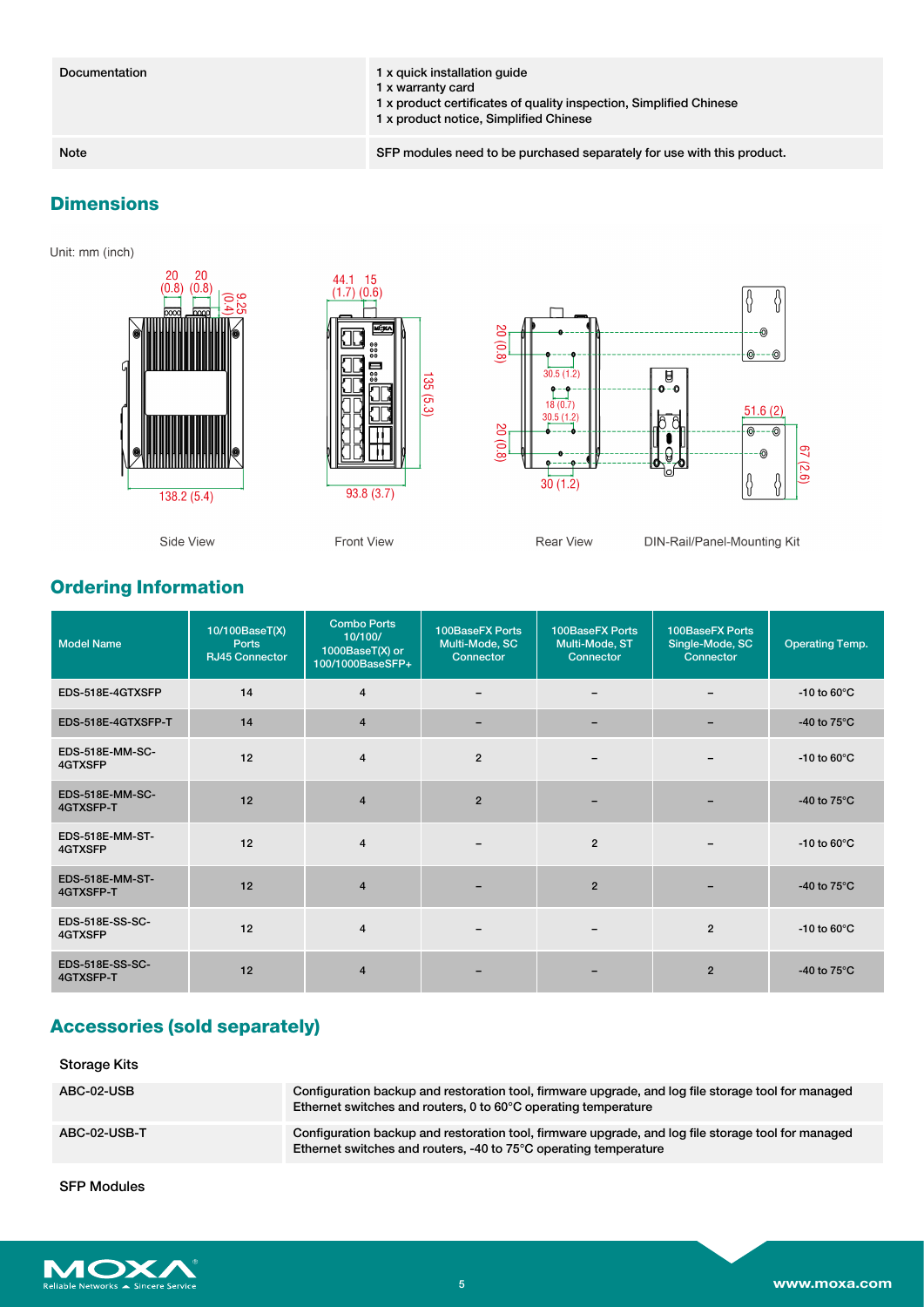| SFP-1FELLC-T    | SFP module with 1 100Base single-mode with LC connector for 80 km transmission, -40 to 85°C<br>operating temperature                                      |
|-----------------|-----------------------------------------------------------------------------------------------------------------------------------------------------------|
| SFP-1FEMLC-T    | SFP module with 1 100Base multi-mode with LC connector for 4 km transmission, -40 to 85°C<br>operating temperature                                        |
| SFP-1FESLC-T    | SFP module with 1 100Base single-mode with LC connector for 40 km transmission, -40 to 85°C<br>operating temperature                                      |
| SFP-1G10ALC     | WDM-type (BiDi) SFP module with 1 1000BaseSFP port with LC connector for 10 km transmission; TX<br>1310 nm, RX 1550 nm, 0 to 60°C operating temperature   |
| SFP-1G10ALC-T   | WDM-type (BiDi) SFP module with 1 1000BaseSFP port with LC connector for 10 km transmission; TX<br>1310 nm, RX 1550 nm, -40 to 85°C operating temperature |
| SFP-1G10BLC     | WDM-type (BiDi) SFP module with 1 1000BaseSFP port with LC connector for 10 km transmission; TX<br>1550 nm, RX 1310 nm, 0 to 60°C operating temperature   |
| SFP-1G10BLC-T   | WDM-type (BiDi) SFP module with 1 1000BaseSFP port with LC connector for 10 km transmission; TX<br>1550 nm, RX 1310 nm, -40 to 85°C operating temperature |
| SFP-1G20ALC     | WDM-type (BiDi) SFP module with 1 1000BaseSFP port with LC connector for 20 km transmission; TX<br>1310 nm, RX 1550 nm, 0 to 60°C operating temperature   |
| SFP-1G20ALC-T   | WDM-type (BiDi) SFP module with 1 1000BaseSFP port with LC connector for 20 km transmission; TX<br>1310 nm, RX 1550 nm, -40 to 85°C operating temperature |
| SFP-1G20BLC     | WDM-type (BiDi) SFP module with 1 1000BaseSFP port with LC connector for 20 km transmission; TX<br>1550 nm, RX 1310 nm, 0 to 60°C operating temperature   |
| SFP-1G20BLC-T   | WDM-type (BiDi) SFP module with 1 1000BaseSFP port with LC connector for 20 km transmission; TX<br>1550 nm, RX 1310 nm, -40 to 85°C operating temperature |
| SFP-1G40ALC     | WDM-type (BiDi) SFP module with 1 1000BaseSFP port with LC connector for 40 km transmission; TX<br>1310 nm, RX 1550 nm, 0 to 60°C operating temperature   |
| SFP-1G40ALC-T   | WDM-type (BiDi) SFP module with 1 1000BaseSFP port with LC connector for 40 km transmission; TX<br>1310 nm, RX 1550 nm, -40 to 85°C operating temperature |
| SFP-1G40BLC     | WDM-type (BiDi) SFP module with 1 1000BaseSFP port with LC connector for 40 km transmission; TX<br>1550 nm, RX 1310 nm, 0 to 60°C operating temperature   |
| SFP-1G40BLC-T   | WDM-type (BiDi) SFP module with 1 1000BaseSFP port with LC connector for 40 km transmission; TX<br>1550 nm, RX 1310 nm, -40 to 85°C operating temperature |
| SFP-1GEZXLC     | SFP module with 1 1000BaseEZX port with LC connector for 110 km transmission, 0 to 60°C operating<br>temperature                                          |
| SFP-1GEZXLC-120 | SFP module with 1 1000BaseEZX port with LC connector for 120 km transmission, 0 to 60°C operating<br>temperature                                          |
| SFP-1GLHLC      | SFP module with 1 1000BaseLH port with LC connector for 30 km transmission, 0 to 60°C operating<br>temperature                                            |
| SFP-1GLHLC-T    | SFP module with 1 1000BaseLH port with LC connector for 30 km transmission, -40 to 85°C operating<br>temperature                                          |
| SFP-1GLHXLC     | SFP module with 1 1000BaseLHX port with LC connector for 40 km transmission, 0 to 60°C operating<br>temperature                                           |
| SFP-1GLHXLC-T   | SFP module with 1 1000BaseLHX port with LC connector for 40 km transmission, -40 to 85°C<br>operating temperature                                         |
| SFP-1GLSXLC     | SFP module with 1 1000BaseLSX port with LC connector for 500 m transmission, 0 to 60°C operating<br>temperature                                           |
| SFP-1GLSXLC-T   | SFP module with 1 1000BaseLSX port with LC connector for 500 m transmission, -40 to 85°C<br>operating temperature                                         |
| SFP-1GLXLC      | SFP module with 1 1000BaseLX port with LC connector for 10 km transmission, 0 to 60 $\degree$ C operating<br>temperature                                  |
| SFP-1GLXLC-T    | SFP module with 1 1000BaseLX port with LC connector for 10 km transmission, -40 to 85°C operating<br>temperature                                          |
| SFP-1GSXLC      | SFP module with 1 1000BaseSX port with LC connector for 300/550 m transmission, 0 to 60°C<br>operating temperature                                        |
| SFP-1GSXLC-T    | SFP module with 1 1000BaseSX port with LC connector for 300/550 m transmission, -40 to 85°C<br>operating temperature                                      |
| SFP-1GZXLC      | SFP module with 1 1000BaseZX port with LC connector for 80 km transmission, 0 to 60 $\degree$ C operating<br>temperature                                  |